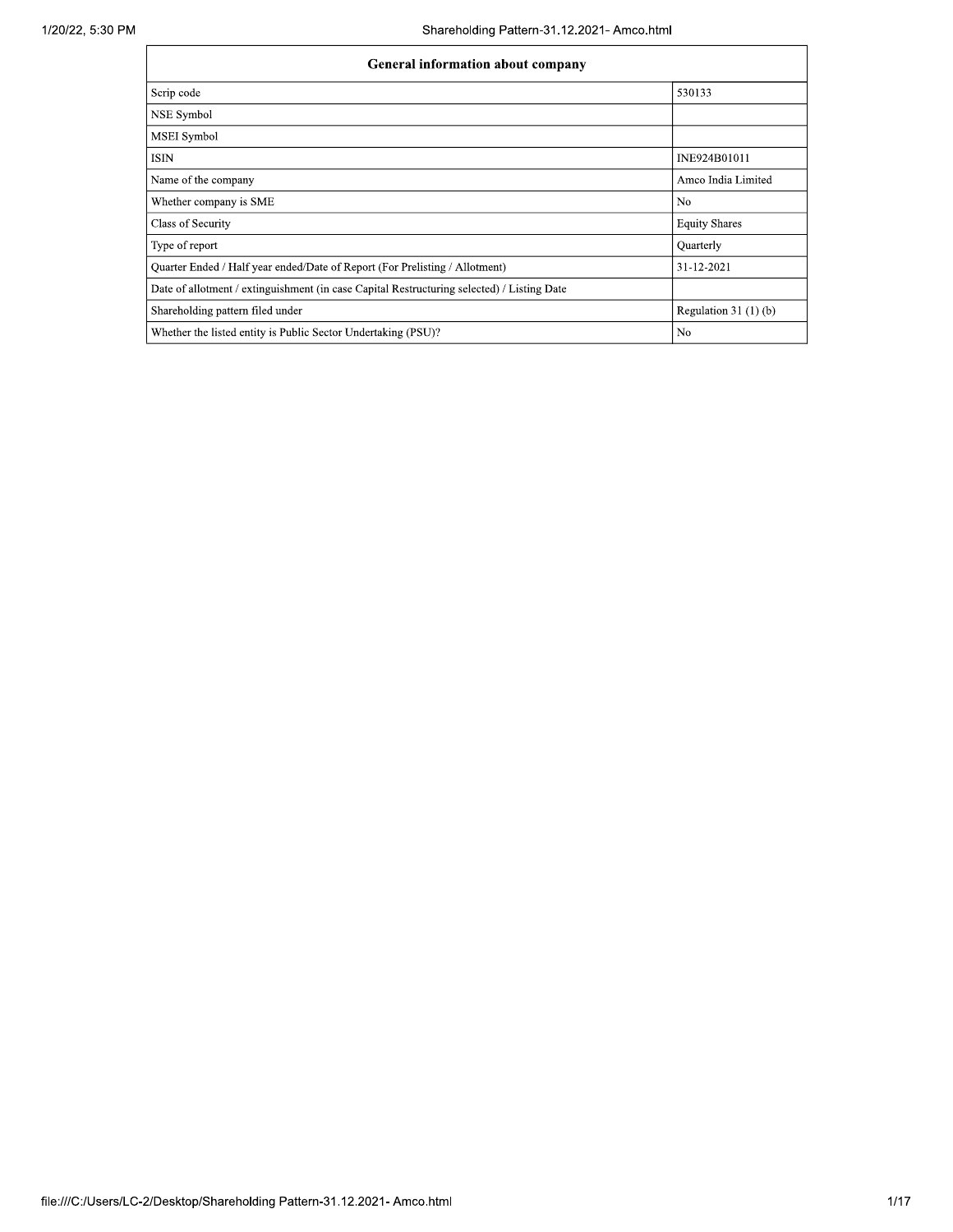|                |                                                                                           |                | Shareholding Pattern-31.12.2021- Amco.html |                       |                             |  |  |  |  |
|----------------|-------------------------------------------------------------------------------------------|----------------|--------------------------------------------|-----------------------|-----------------------------|--|--|--|--|
|                | <b>Declaration</b>                                                                        |                |                                            |                       |                             |  |  |  |  |
| Sr.<br>No.     | Particular                                                                                | Yes/No         | Promoter and<br>Promoter Group             | Public<br>shareholder | Non Promoter-<br>Non Public |  |  |  |  |
|                | Whether the Listed Entity has issued any partly paid up shares?                           | N <sub>0</sub> | N <sub>0</sub>                             | N <sub>0</sub>        | N <sub>0</sub>              |  |  |  |  |
| $\overline{c}$ | Whether the Listed Entity has issued any Convertible Securities<br>9                      | N <sub>0</sub> | No                                         | N <sub>0</sub>        | N <sub>0</sub>              |  |  |  |  |
| 3              | Whether the Listed Entity has issued any Warrants?                                        | N <sub>0</sub> | No                                         | N <sub>0</sub>        | N <sub>0</sub>              |  |  |  |  |
| 4              | Whether the Listed Entity has any shares against which<br>depository receipts are issued? | N <sub>0</sub> | No                                         | N <sub>0</sub>        | N <sub>0</sub>              |  |  |  |  |
| 5              | Whether the Listed Entity has any shares in locked-in?                                    | N <sub>0</sub> | No                                         | No                    | No                          |  |  |  |  |
| 6              | Whether any shares held by promoters are pledge or otherwise<br>encumbered?               | N <sub>o</sub> | No                                         |                       |                             |  |  |  |  |
| 7              | Whether company has equity shares with differential voting<br>rights?                     | No             | No                                         | No                    | No                          |  |  |  |  |
| 8              | Whether the listed entity has any significant beneficial owner?                           | Yes            |                                            |                       |                             |  |  |  |  |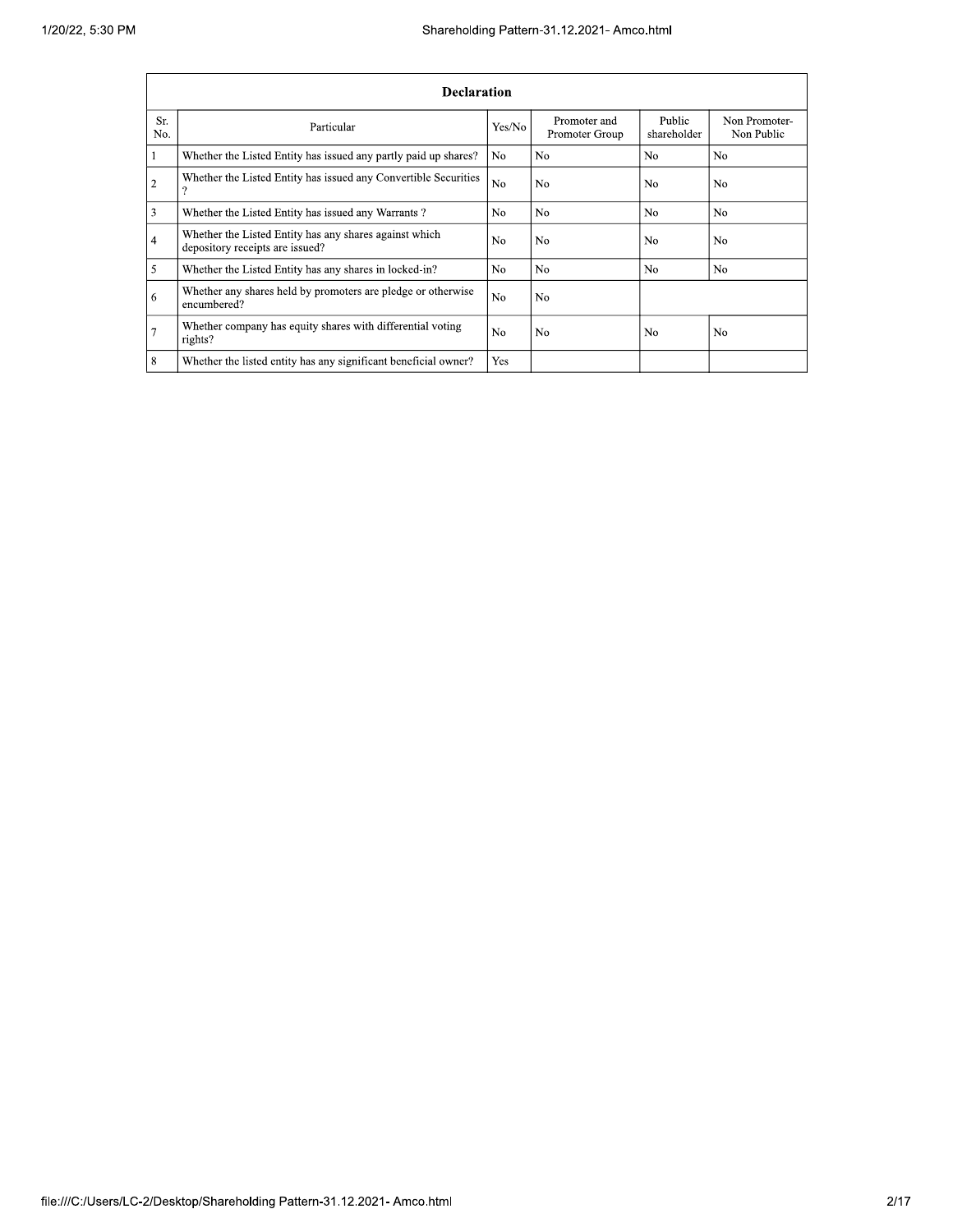$\mathsf{r}$ 

 $\overline{\phantom{0}}$ 

|                 | Table I - Summary Statement holding of specified securities |              |                      |                   |                                                                                    |                      |                                          |                                                                  |       |                           |            |
|-----------------|-------------------------------------------------------------|--------------|----------------------|-------------------|------------------------------------------------------------------------------------|----------------------|------------------------------------------|------------------------------------------------------------------|-------|---------------------------|------------|
|                 | Category                                                    | Nos. Of      | No. of<br>fully paid | No. Of<br>Partly  | No. Of<br>shares                                                                   | Total nos.<br>shares | Shareholding as a<br>% of total no. of   | Number of Voting Rights held in each<br>class of securities (IX) |       |                           |            |
| Category<br>(1) | of<br>shareholder                                           | shareholders | up equity            | paid-up<br>equity | underlying<br>Depository                                                           | held (VII)           | shares (calculated<br>as per SCRR, 1957) |                                                                  |       | No of Voting (XIV) Rights | Total as a |
|                 | (II)                                                        | (III)        | shares<br>held (IV)  | shares<br>held(V) | $= (IV) +$<br>Receipts<br>(VIII) As a % of<br>$(V)$ + $(VI)$<br>$(A+B+C2)$<br>(VI) |                      | Class<br>eg: $X$                         | Class<br>eg:y                                                    | Total | $%$ of<br>$(A+B+C)$       |            |
| (A)             | Promoter<br>&<br>Promoter<br>Group                          | 9            | 2657808              |                   |                                                                                    | 2657808              | 64.67                                    | 2657808                                                          |       | 2657808                   | 64.67      |
| (B)             | Public                                                      | 2811         | 1452192              |                   |                                                                                    | 1452192              | 35.33                                    | 1452192                                                          |       | 1452192                   | 35.33      |
| (C)             | Non<br>Promoter-<br>Non Public                              |              |                      |                   |                                                                                    |                      |                                          |                                                                  |       |                           |            |
| (C1)            | <b>Shares</b><br>underlying<br><b>DRs</b>                   |              |                      |                   |                                                                                    |                      |                                          |                                                                  |       |                           |            |
| (C2)            | Shares held<br>by<br>Employee<br><b>Trusts</b>              |              |                      |                   |                                                                                    |                      |                                          |                                                                  |       |                           |            |
|                 | Total                                                       | 2820         | 4110000              |                   |                                                                                    | 4110000              | 100                                      | 4110000                                                          |       | 4110000                   | 100        |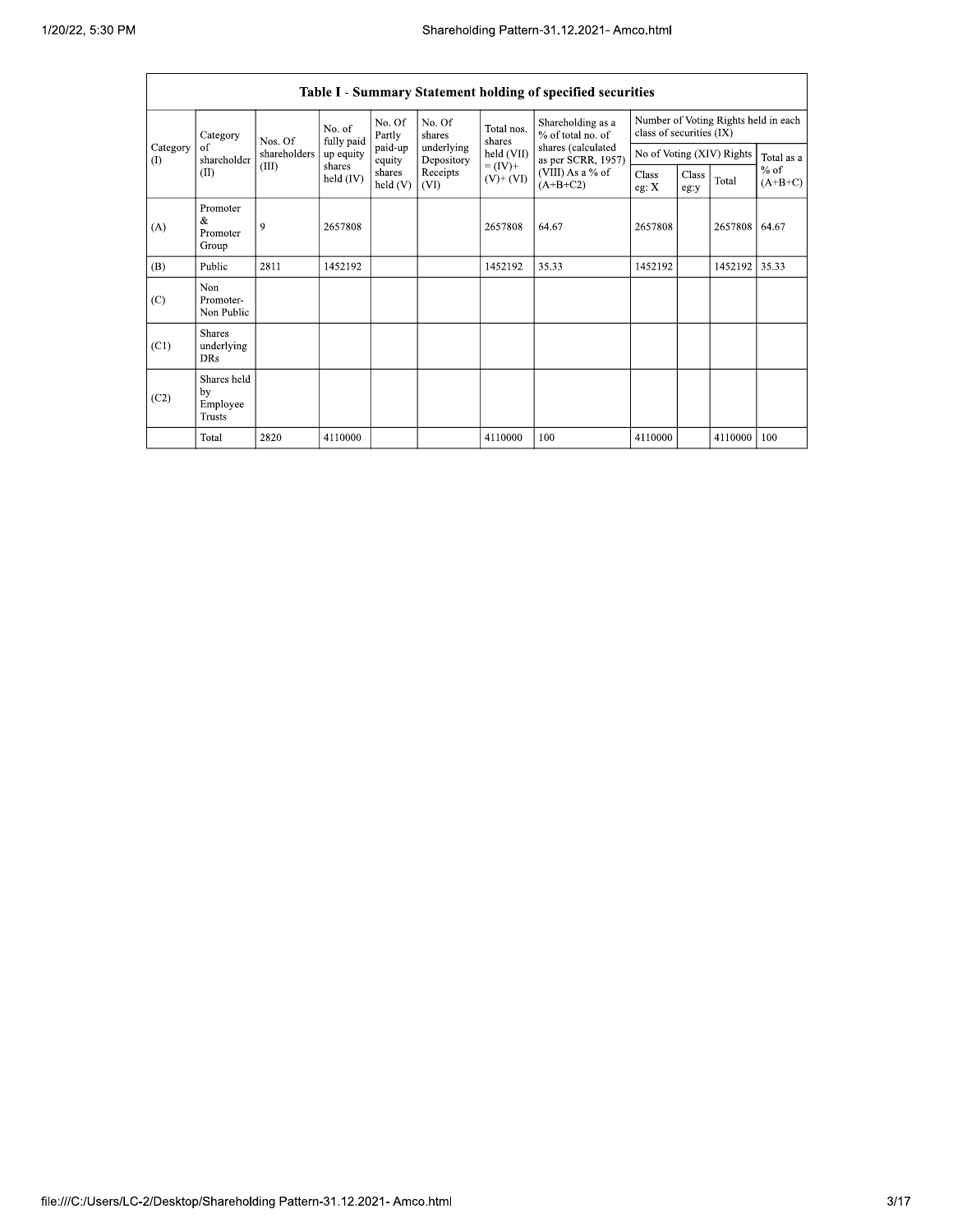|          | Shareholding Pattern-31.12.2021- Amco.html                                                        |                                                                                                                                                                                                                                         |                                                           |                                                                                    |                                                             |                                                         |                                                                        |  |                                                                         |         |
|----------|---------------------------------------------------------------------------------------------------|-----------------------------------------------------------------------------------------------------------------------------------------------------------------------------------------------------------------------------------------|-----------------------------------------------------------|------------------------------------------------------------------------------------|-------------------------------------------------------------|---------------------------------------------------------|------------------------------------------------------------------------|--|-------------------------------------------------------------------------|---------|
|          |                                                                                                   |                                                                                                                                                                                                                                         |                                                           |                                                                                    | Table I - Summary Statement holding of specified securities |                                                         |                                                                        |  |                                                                         |         |
| Category | No. Of<br>No. of<br><b>Shares</b><br><b>Shares</b><br>Category<br>Underlying<br>of<br>Outstanding | Underlying                                                                                                                                                                                                                              | No. Of Shares<br>Underlying<br>Outstanding<br>convertible | Shareholding, as a %<br>assuming full<br>conversion of<br>convertible securities ( | Number of<br>Locked in<br>shares (XII)                      |                                                         | Number of<br>Shares<br>pledged or<br>otherwise<br>encumbered<br>(XIII) |  | Number of<br>equity shares<br>held in<br>dematerialized<br>form $(XIV)$ |         |
| (1)      | (II)                                                                                              | shareholder<br>Outstanding<br>securities and<br>as a percentage of<br>convertible<br>Warrants<br>No. Of<br>diluted share capital)<br>securities<br>$(XI) = (VII)+(X) As a %$<br>$(X_i)$<br>Warrants (Xi)<br>(X)<br>of $(A+B+C2)$<br>(a) | No.<br>(a)                                                | As a<br>$%$ of<br>total<br><b>Shares</b><br>held<br>(b)                            | No.<br>(a)                                                  | As a<br>$%$ of<br>total<br><b>Shares</b><br>held<br>(b) |                                                                        |  |                                                                         |         |
| (A)      | Promoter<br>&<br>Promoter<br>Group                                                                |                                                                                                                                                                                                                                         |                                                           |                                                                                    | 64.67                                                       |                                                         |                                                                        |  |                                                                         | 2657808 |
| (B)      | Public                                                                                            |                                                                                                                                                                                                                                         |                                                           |                                                                                    | 35.33                                                       |                                                         |                                                                        |  |                                                                         | 1241853 |
| (C)      | Non<br>Promoter-<br>Non Public                                                                    |                                                                                                                                                                                                                                         |                                                           |                                                                                    |                                                             |                                                         |                                                                        |  |                                                                         |         |
| (C1)     | <b>Shares</b><br>underlying<br><b>DRs</b>                                                         |                                                                                                                                                                                                                                         |                                                           |                                                                                    |                                                             |                                                         |                                                                        |  |                                                                         |         |
| (C2)     | Shares held<br>by<br>Employee<br><b>Trusts</b>                                                    |                                                                                                                                                                                                                                         |                                                           |                                                                                    |                                                             |                                                         |                                                                        |  |                                                                         |         |
|          | Total                                                                                             |                                                                                                                                                                                                                                         |                                                           |                                                                                    | 100                                                         |                                                         |                                                                        |  |                                                                         | 3899661 |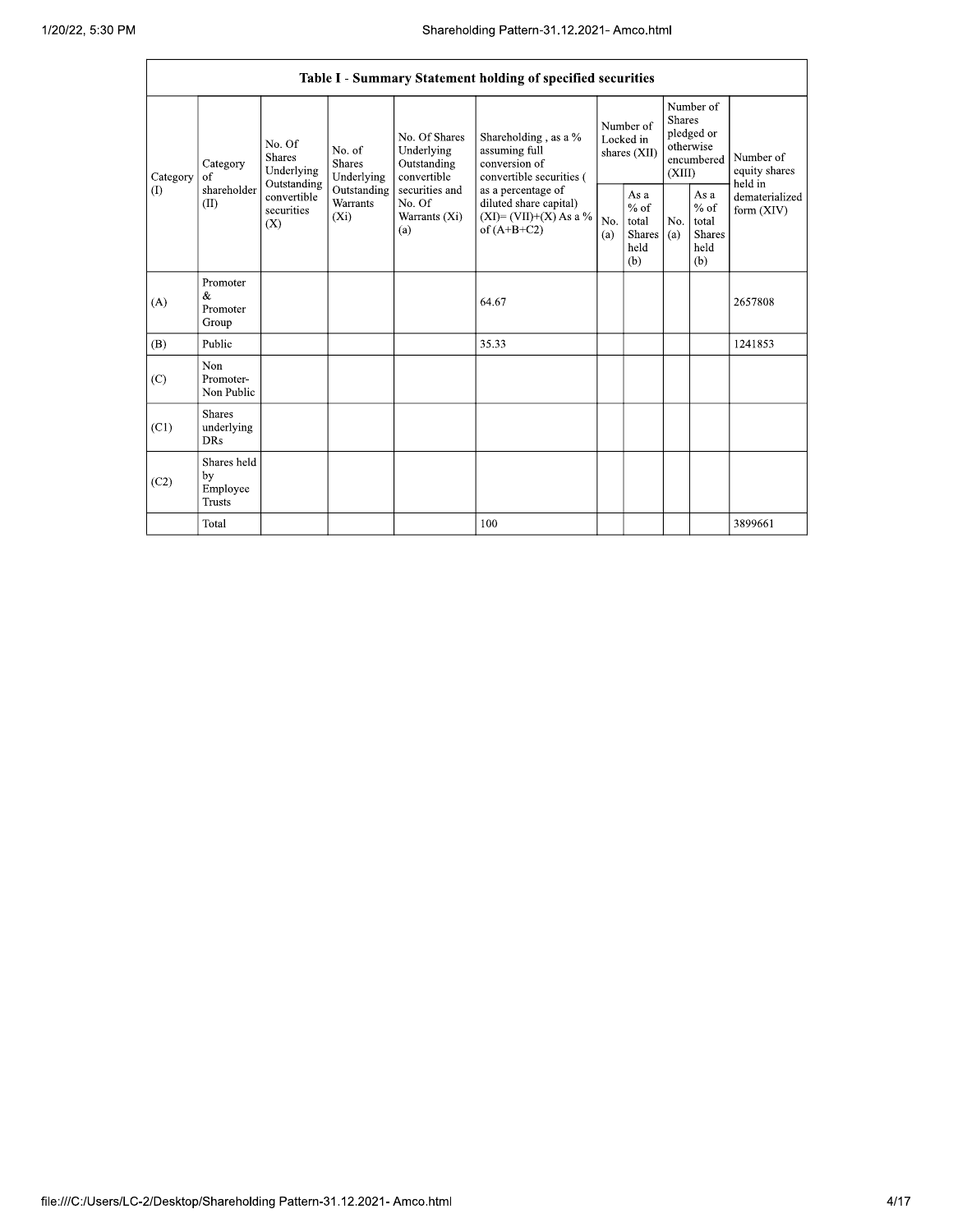|                                                                                             | Table II - Statement showing shareholding pattern of the Promoter and Promoter Group                                |                         |                            |                       |                                    |                             |                                              |                           |               |                                                                  |                                 |
|---------------------------------------------------------------------------------------------|---------------------------------------------------------------------------------------------------------------------|-------------------------|----------------------------|-----------------------|------------------------------------|-----------------------------|----------------------------------------------|---------------------------|---------------|------------------------------------------------------------------|---------------------------------|
|                                                                                             |                                                                                                                     |                         | No. of                     | No. Of<br>Partly      | No. Of                             | Total<br>nos.               | Shareholding<br>as a % of total              |                           |               | Number of Voting Rights held in<br>each class of securities (IX) |                                 |
| Sr.                                                                                         | Category & Name<br>of the Shareholders                                                                              | Nos. Of<br>shareholders | fully<br>paid up<br>equity | paid-<br>up<br>equity | shares<br>underlying<br>Depository | shares<br>held<br>$(VII) =$ | no. of shares<br>(calculated as<br>per SCRR, | No of Voting (XIV) Rights |               | Total<br>as a %                                                  |                                 |
|                                                                                             | (I)                                                                                                                 | (III)                   | shares<br>held<br>(IV)     | shares<br>held<br>(V) | Receipts<br>(VI)                   | $(IV)+$<br>$(V)$ +<br>(VI)  | 1957) (VIII) As<br>a % of<br>$(A+B+C2)$      | Class<br>eg: X            | Class<br>eg:y | Total                                                            | of<br>Total<br>Voting<br>rights |
| A                                                                                           | Table II - Statement showing shareholding pattern of the Promoter and Promoter Group                                |                         |                            |                       |                                    |                             |                                              |                           |               |                                                                  |                                 |
| (1)                                                                                         | Indian                                                                                                              |                         |                            |                       |                                    |                             |                                              |                           |               |                                                                  |                                 |
| (a)                                                                                         | Individuals/Hindu<br>undivided Family                                                                               | 8                       | 2261633                    |                       |                                    | 2261633                     | 55.03                                        | 2261633                   |               | 2261633                                                          | 55.03                           |
| (d)                                                                                         | Any Other<br>(specify)                                                                                              | $\mathbf{1}$            | 396175                     |                       |                                    | 396175                      | 9.64                                         | 396175                    |               | 396175                                                           | 9.64                            |
| Sub-Total (A)<br>$\left(1\right)$                                                           |                                                                                                                     | 9                       | 2657808                    |                       |                                    | 2657808                     | 64.67                                        | 2657808                   |               | 2657808                                                          | 64.67                           |
| (2)                                                                                         | Foreign                                                                                                             |                         |                            |                       |                                    |                             |                                              |                           |               |                                                                  |                                 |
| Total<br>Shareholding<br>of Promoter<br>and Promoter<br>Group $(A)=$<br>$(A)(1)+(A)$<br>(2) |                                                                                                                     | 9                       | 2657808                    |                       |                                    | 2657808                     | 64.67                                        | 2657808                   |               | 2657808                                                          | 64.67                           |
| B                                                                                           | Table III - Statement showing shareholding pattern of the Public shareholder                                        |                         |                            |                       |                                    |                             |                                              |                           |               |                                                                  |                                 |
| $\left(1\right)$                                                                            | Institutions                                                                                                        |                         |                            |                       |                                    |                             |                                              |                           |               |                                                                  |                                 |
| (a)                                                                                         | Mutual Funds                                                                                                        | 1                       | 200                        |                       |                                    | 200                         | $\mathbf{0}$                                 | 200                       |               | 200                                                              | $\bf{0}$                        |
| Sub-Total (B)<br>$\left(1\right)$                                                           |                                                                                                                     | 1                       | 200                        |                       |                                    | 200                         | $\boldsymbol{0}$                             | 200                       |               | 200                                                              | $\mathbf{0}$                    |
| (2)                                                                                         | Central<br>Government/ State<br>Government(s)/<br>President of India                                                | 1                       | 100000                     |                       |                                    | 100000                      | 2.43                                         | 100000                    |               | 100000                                                           | 2.43                            |
| Sub-Total (B)<br>(2)                                                                        |                                                                                                                     | 1                       | 100000                     |                       |                                    | 100000                      | 2.43                                         | 100000                    |               | 100000                                                           | 2.43                            |
| (3)                                                                                         | Non-institutions                                                                                                    |                         |                            |                       |                                    |                             |                                              |                           |               |                                                                  |                                 |
| (a(i))                                                                                      | Individuals -<br>i.Individual<br>shareholders<br>holding nominal<br>share capital up to<br>Rs. 2 lakhs.             | 2685                    | 663095                     |                       |                                    | 663095                      | 16.13                                        | 663095                    |               | 663095                                                           | 16.13                           |
| (a(ii))                                                                                     | Individuals - ii.<br>Individual<br>shareholders<br>holding nominal<br>share capital in<br>excess of Rs. 2<br>lakhs. | 6                       | 589032                     |                       |                                    | 589032                      | 14.33                                        | 589032                    |               | 589032                                                           | 14.33                           |
| (e)                                                                                         | Any Other<br>(specify)                                                                                              | 118                     | 99865                      |                       |                                    | 99865                       | 2.43                                         | 99865                     |               | 99865                                                            | 2.43                            |
| Sub-Total (B)<br>(3)                                                                        |                                                                                                                     | 2809                    | 1351992                    |                       |                                    | 1351992                     | 32.9                                         | 1351992                   |               | 1351992                                                          | 32.9                            |
| <b>Total Public</b><br>Shareholding<br>$(B)=(B)(1)+$<br>$(B)(2)+(B)(3)$                     |                                                                                                                     | 2811                    | 1452192                    |                       |                                    | 1452192                     | 35.33                                        | 1452192                   |               | 1452192                                                          | 35.33                           |
| С                                                                                           | Table IV - Statement showing shareholding pattern of the Non Promoter- Non Public shareholder                       |                         |                            |                       |                                    |                             |                                              |                           |               |                                                                  |                                 |
| Total (<br>$A+B+C2$ )                                                                       |                                                                                                                     | 2820                    | 4110000                    |                       |                                    | 4110000                     | 100                                          | 4110000                   |               | 4110000                                                          | 100                             |
| Total<br>$(A+B+C)$                                                                          |                                                                                                                     | 2820                    | 4110000                    |                       |                                    | 4110000                     | 100                                          | 4110000                   |               | 4110000                                                          | 100                             |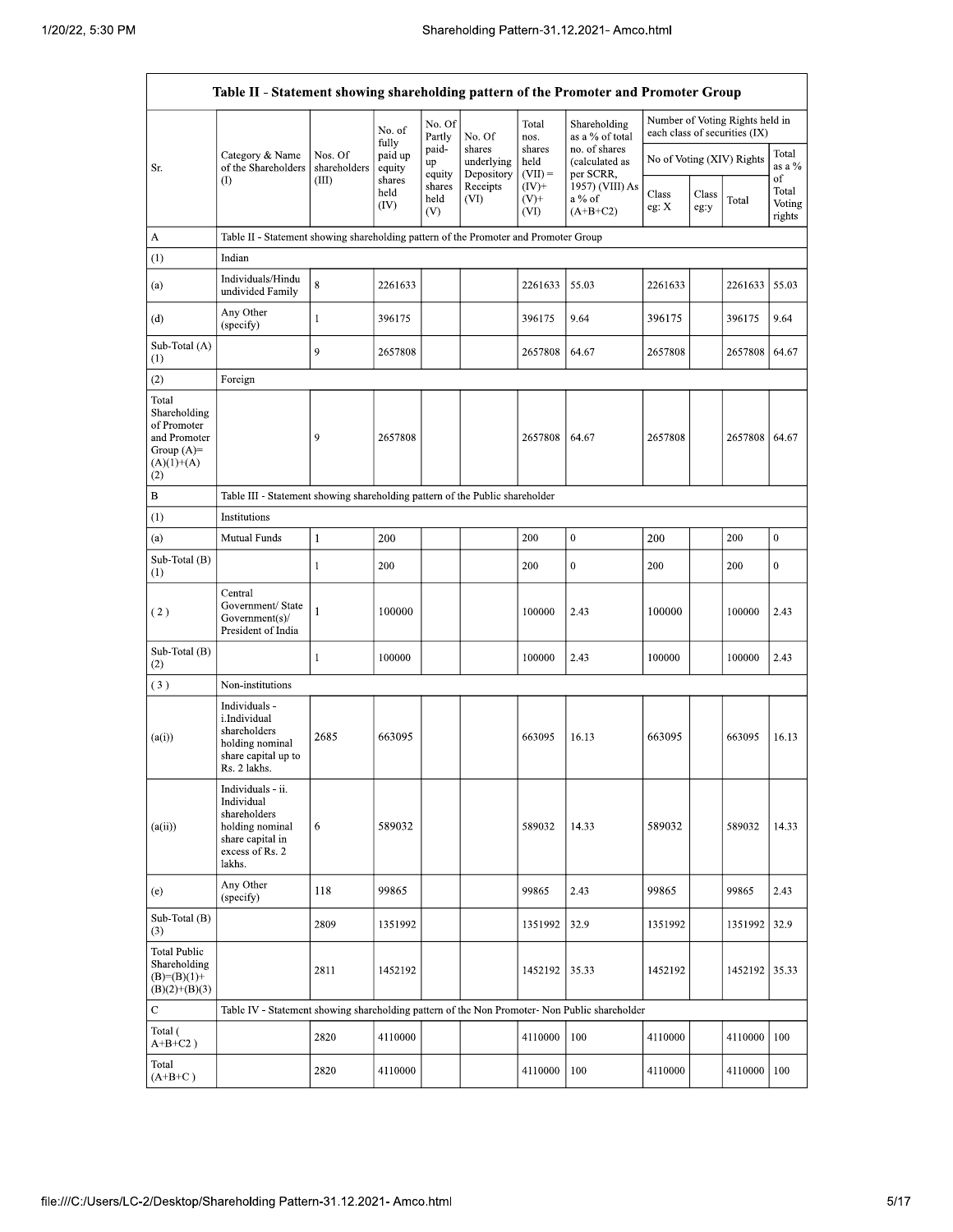F

|                                                                                         | Table II - Statement showing shareholding pattern of the Promoter and Promoter Group |                                       |                                                           |                                                                                               |            |                                                  |                                                                        |                                                   |                                       |
|-----------------------------------------------------------------------------------------|--------------------------------------------------------------------------------------|---------------------------------------|-----------------------------------------------------------|-----------------------------------------------------------------------------------------------|------------|--------------------------------------------------|------------------------------------------------------------------------|---------------------------------------------------|---------------------------------------|
| Sr.                                                                                     | No. Of<br><b>Shares</b><br>Underlying<br>Outstanding                                 | No. of<br><b>Shares</b><br>Underlying | No. Of Shares<br>Underlying<br>Outstanding<br>convertible | Shareholding, as a %<br>assuming full conversion of<br>convertible securities (as a           |            | Number of<br>Locked in<br>shares (XII)           | Number of<br>Shares<br>pledged or<br>otherwise<br>encumbered<br>(XIII) |                                                   | Number of<br>equity shares<br>held in |
|                                                                                         | convertible<br>securities<br>(X)                                                     | Outstanding<br>Warrants<br>$(X_i)$    | securities and<br>No. Of Warrants<br>(Xi)(a)              | percentage of diluted share<br>capital) $(XI) = (VII)+(X) As$<br>a % of $(A+B+C2)$            | No.<br>(a) | As a<br>$%$ of<br>total<br>Shares<br>held<br>(b) | No.<br>(a)                                                             | As a<br>$\%$ of<br>total<br>Shares<br>held<br>(b) | dematerialized<br>form (XIV)          |
| A                                                                                       |                                                                                      |                                       |                                                           | Table II - Statement showing shareholding pattern of the Promoter and Promoter Group          |            |                                                  |                                                                        |                                                   |                                       |
| (1)                                                                                     | Indian                                                                               |                                       |                                                           |                                                                                               |            |                                                  |                                                                        |                                                   |                                       |
| (a)                                                                                     |                                                                                      |                                       |                                                           | 55.03                                                                                         |            |                                                  |                                                                        |                                                   | 2261633                               |
| (d)                                                                                     |                                                                                      |                                       |                                                           | 9.64                                                                                          |            |                                                  |                                                                        |                                                   | 396175                                |
| Sub-Total (A)<br>$^{(1)}$                                                               |                                                                                      |                                       |                                                           | 64.67                                                                                         |            |                                                  |                                                                        |                                                   | 2657808                               |
| (2)                                                                                     | Foreign                                                                              |                                       |                                                           |                                                                                               |            |                                                  |                                                                        |                                                   |                                       |
| Total<br>Shareholding<br>of Promoter<br>and Promoter<br>Group $(A)=$<br>$(A)(1)+(A)(2)$ |                                                                                      |                                       |                                                           | 64.67                                                                                         |            |                                                  |                                                                        |                                                   | 2657808                               |
| B                                                                                       |                                                                                      |                                       |                                                           | Table III - Statement showing shareholding pattern of the Public shareholder                  |            |                                                  |                                                                        |                                                   |                                       |
| (1)                                                                                     | Institutions                                                                         |                                       |                                                           |                                                                                               |            |                                                  |                                                                        |                                                   |                                       |
| (a)                                                                                     |                                                                                      |                                       |                                                           | $\mathbf{0}$                                                                                  |            |                                                  |                                                                        |                                                   | $\boldsymbol{0}$                      |
| Sub-Total (B)<br>(1)                                                                    |                                                                                      |                                       |                                                           | $\mathbf{0}$                                                                                  |            |                                                  |                                                                        |                                                   | $\mathbf{0}$                          |
| (2)                                                                                     |                                                                                      |                                       |                                                           | 2.43                                                                                          |            |                                                  |                                                                        |                                                   | 100000                                |
| Sub-Total (B)<br>(2)                                                                    |                                                                                      |                                       |                                                           | 2.43                                                                                          |            |                                                  |                                                                        |                                                   | 100000                                |
| (3)                                                                                     | Non-institutions                                                                     |                                       |                                                           |                                                                                               |            |                                                  |                                                                        |                                                   |                                       |
| (a(i))                                                                                  |                                                                                      |                                       |                                                           | 16.13                                                                                         |            |                                                  |                                                                        |                                                   | 491957                                |
| (a(ii))                                                                                 |                                                                                      |                                       |                                                           | 14.33                                                                                         |            |                                                  |                                                                        |                                                   | 589032                                |
| (e)                                                                                     |                                                                                      |                                       |                                                           | 2.43                                                                                          |            |                                                  |                                                                        |                                                   | 60864                                 |
| Sub-Total (B)<br>(3)                                                                    |                                                                                      |                                       |                                                           | 32.9                                                                                          |            |                                                  |                                                                        |                                                   | 1141853                               |
| <b>Total Public</b><br>Shareholding<br>$(B)=(B)(1)+$<br>$(B)(2)+(B)(3)$                 |                                                                                      |                                       |                                                           | 35.33                                                                                         |            |                                                  |                                                                        |                                                   | 1241853                               |
| ${\bf C}$                                                                               |                                                                                      |                                       |                                                           | Table IV - Statement showing shareholding pattern of the Non Promoter- Non Public shareholder |            |                                                  |                                                                        |                                                   |                                       |
| Total (<br>$A+B+C2$ )                                                                   |                                                                                      |                                       |                                                           | 100                                                                                           |            |                                                  |                                                                        |                                                   | 3899661                               |
| Total (A+B+C<br>$\lambda$                                                               |                                                                                      |                                       |                                                           | 100                                                                                           |            |                                                  |                                                                        |                                                   | 3899661                               |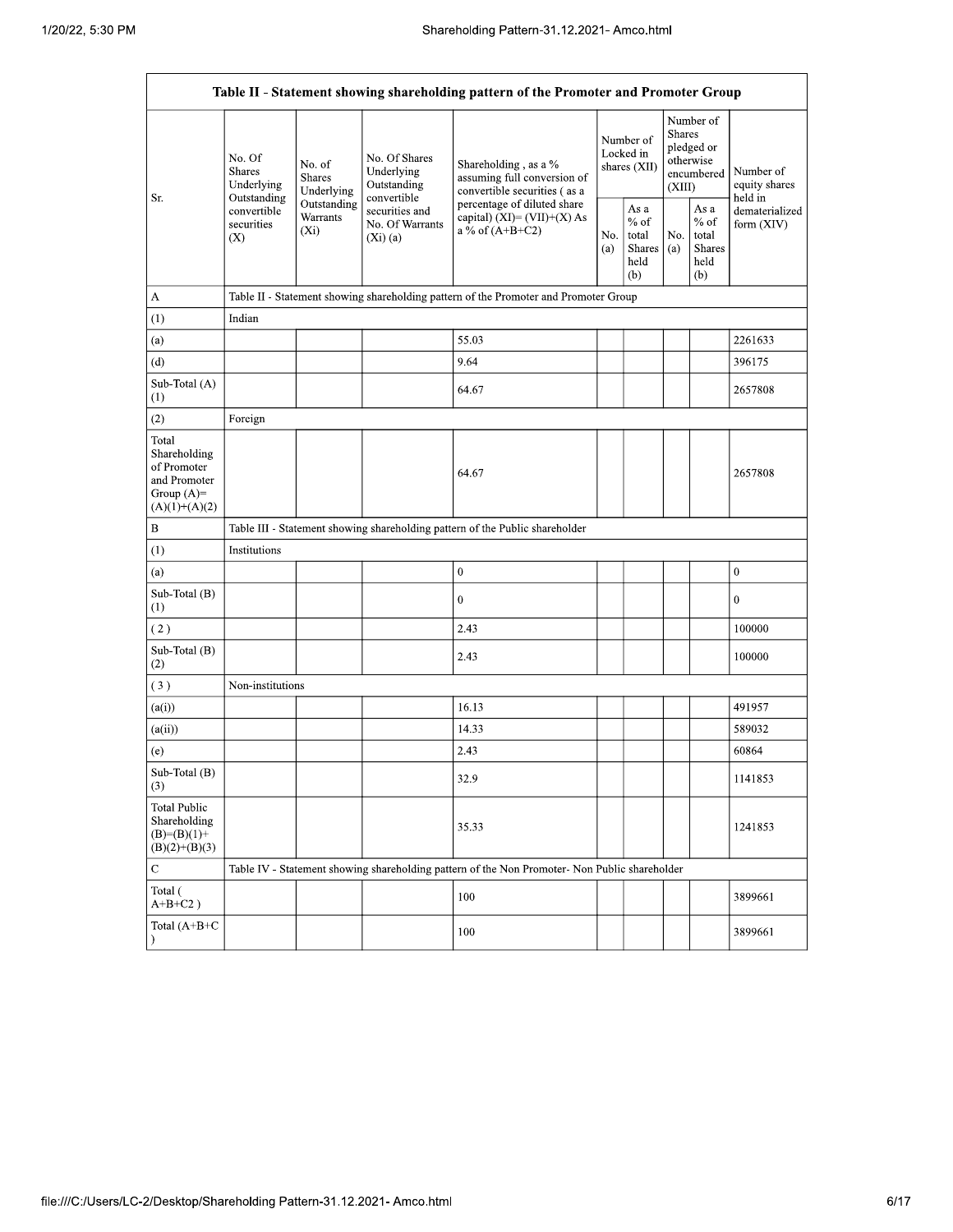| Individuals/Hindu undivided Family                                                                                                                                                          |                                                               |                      |              |                |            |               |                  |  |
|---------------------------------------------------------------------------------------------------------------------------------------------------------------------------------------------|---------------------------------------------------------------|----------------------|--------------|----------------|------------|---------------|------------------|--|
| Searial No.                                                                                                                                                                                 | $\mathbf{1}$                                                  | $\overline{2}$       | 3            | $\overline{4}$ | 5          | 6             | $\boldsymbol{7}$ |  |
| Name of the<br>Shareholders (I)                                                                                                                                                             | Surender Kumar<br>Gupta                                       | Vijay Laxmi<br>Gupta | Rajeev Gupta | Vidhu Gupta    | Rhea Gupta | Rupashi Gupta | Poonam<br>Gupta  |  |
| PAN(II)                                                                                                                                                                                     | AAEPG8178K                                                    | AFMPG4899J           | AACPG4667P   | AERPG2361P     | BPLPG8328C | BZGPG8404G    | AAIPG7655H       |  |
| No. of fully paid<br>up equity shares<br>held (IV)                                                                                                                                          | 701029                                                        | 399300               | 658750       | 173053         | 50000      | 50000         | 175100           |  |
| No. Of Partly paid-<br>up equity shares<br>held(V)                                                                                                                                          |                                                               |                      |              |                |            |               |                  |  |
| No. Of shares<br>underlying<br>Depository<br>Receipts (VI)                                                                                                                                  |                                                               |                      |              |                |            |               |                  |  |
| Total nos. shares<br>held $(VII) = (IV) +$<br>$(V)$ + $(VI)$                                                                                                                                | 701029                                                        | 399300               | 658750       | 173053         | 50000      | 50000         | 175100           |  |
| Shareholding as a<br>% of total no. of<br>shares (calculated<br>as per SCRR,<br>1957) (VIII) As a<br>% of $(A+B+C2)$                                                                        | 17.06                                                         | 9.72                 | 16.03        | 4.21           | 1.22       | 1.22          | 4.26             |  |
|                                                                                                                                                                                             | Number of Voting Rights held in each class of securities (IX) |                      |              |                |            |               |                  |  |
| Class eg: $X$                                                                                                                                                                               | 701029                                                        | 399300               | 658750       | 173053         | 50000      | 50000         | 175100           |  |
| Class eg:y                                                                                                                                                                                  |                                                               |                      |              |                |            |               |                  |  |
| Total                                                                                                                                                                                       | 701029                                                        | 399300               | 658750       | 173053         | 50000      | 50000         | 175100           |  |
| Total as a % of<br><b>Total Voting rights</b>                                                                                                                                               | 17.06                                                         | 9.72                 | 16.03        | 4.21           | 1.22       | 1.22          | 4.26             |  |
| No. Of Shares<br>Underlying<br>Outstanding<br>convertible<br>securities $(X)$                                                                                                               |                                                               |                      |              |                |            |               |                  |  |
| No. of Shares<br>Underlying<br>Outstanding<br>Warrants (Xi)                                                                                                                                 |                                                               |                      |              |                |            |               |                  |  |
| No. Of Shares<br>Underlying<br>Outstanding<br>convertible<br>securities and No.<br>Of Warrants (Xi)<br>(a)                                                                                  |                                                               |                      |              |                |            |               |                  |  |
| Shareholding, as a<br>% assuming full<br>conversion of<br>convertible<br>securities (as a<br>percentage of<br>diluted share<br>capital) $(XI)$ =<br>$(VII)+(Xi)(a)$ As a<br>% of $(A+B+C2)$ | 17.06                                                         | 9.72                 | 16.03        | 4.21           | 1.22       | 1.22          | 4.26             |  |
|                                                                                                                                                                                             | Number of Locked in shares (XII)                              |                      |              |                |            |               |                  |  |
| No. (a)                                                                                                                                                                                     |                                                               |                      |              |                |            |               |                  |  |
| As a % of total<br>Shares held (b)                                                                                                                                                          |                                                               |                      |              |                |            |               |                  |  |
|                                                                                                                                                                                             | Number of Shares pledged or otherwise encumbered (XIII)       |                      |              |                |            |               |                  |  |
| No. (a)                                                                                                                                                                                     |                                                               |                      |              |                |            |               |                  |  |
| As a % of total<br>Shares held (b)                                                                                                                                                          |                                                               |                      |              |                |            |               |                  |  |
| Number of equity<br>shares held in<br>dematerialized<br>form (XIV)                                                                                                                          | 701029                                                        | 399300               | 658750       | 173053         | 50000      | 50000         | 175100           |  |
| Reason for not providing PAN                                                                                                                                                                |                                                               |                      |              |                |            |               |                  |  |
|                                                                                                                                                                                             |                                                               |                      |              |                |            |               |                  |  |

 $\top$ 

┯

┬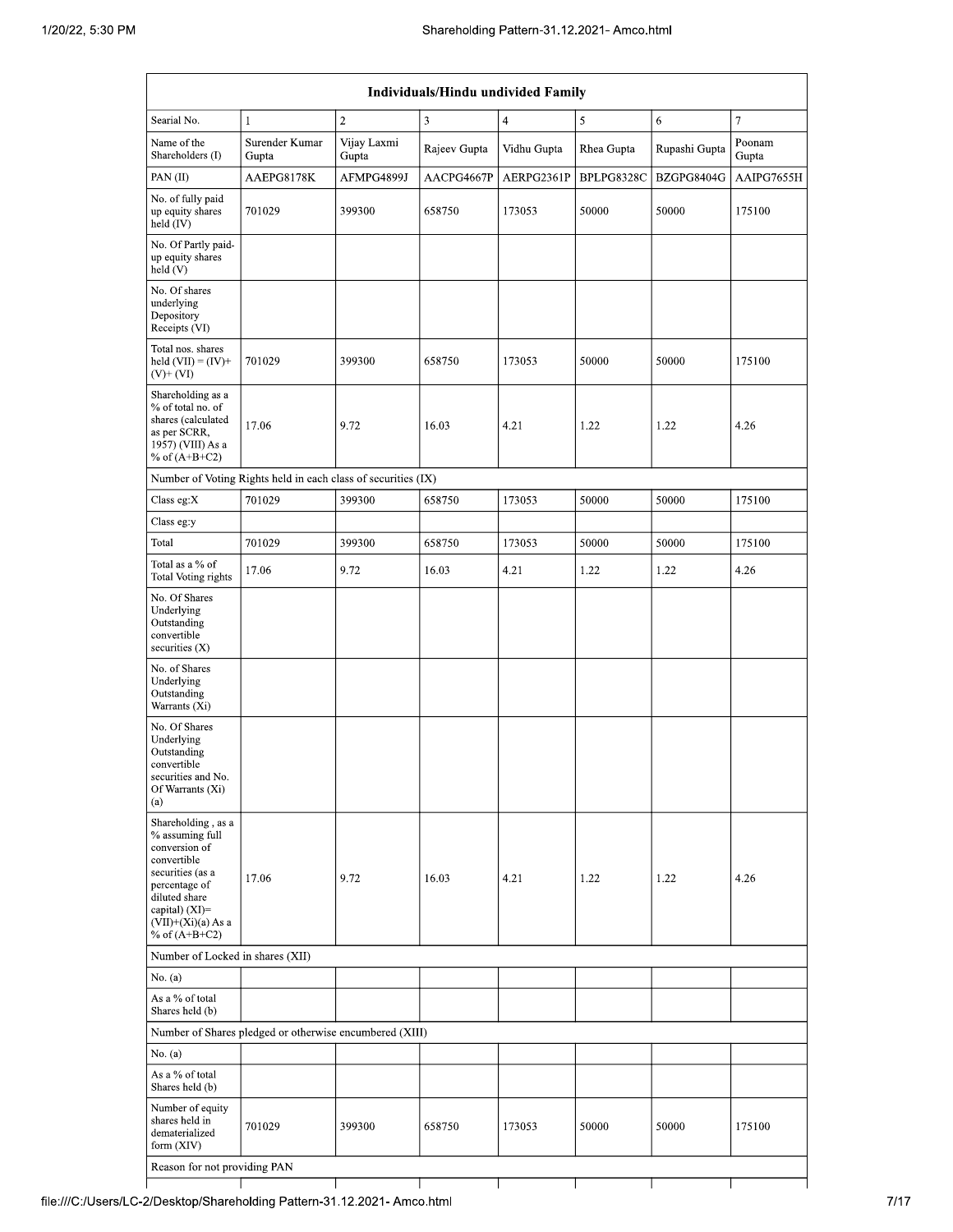| Reason for not<br>providing PAN |          |                   |          |                   |                   |                   |                   |
|---------------------------------|----------|-------------------|----------|-------------------|-------------------|-------------------|-------------------|
| Shareholder type                | Promoter | Promoter<br>Group | Promoter | Promoter<br>Group | Promoter<br>Group | Promoter<br>Group | Promoter<br>Group |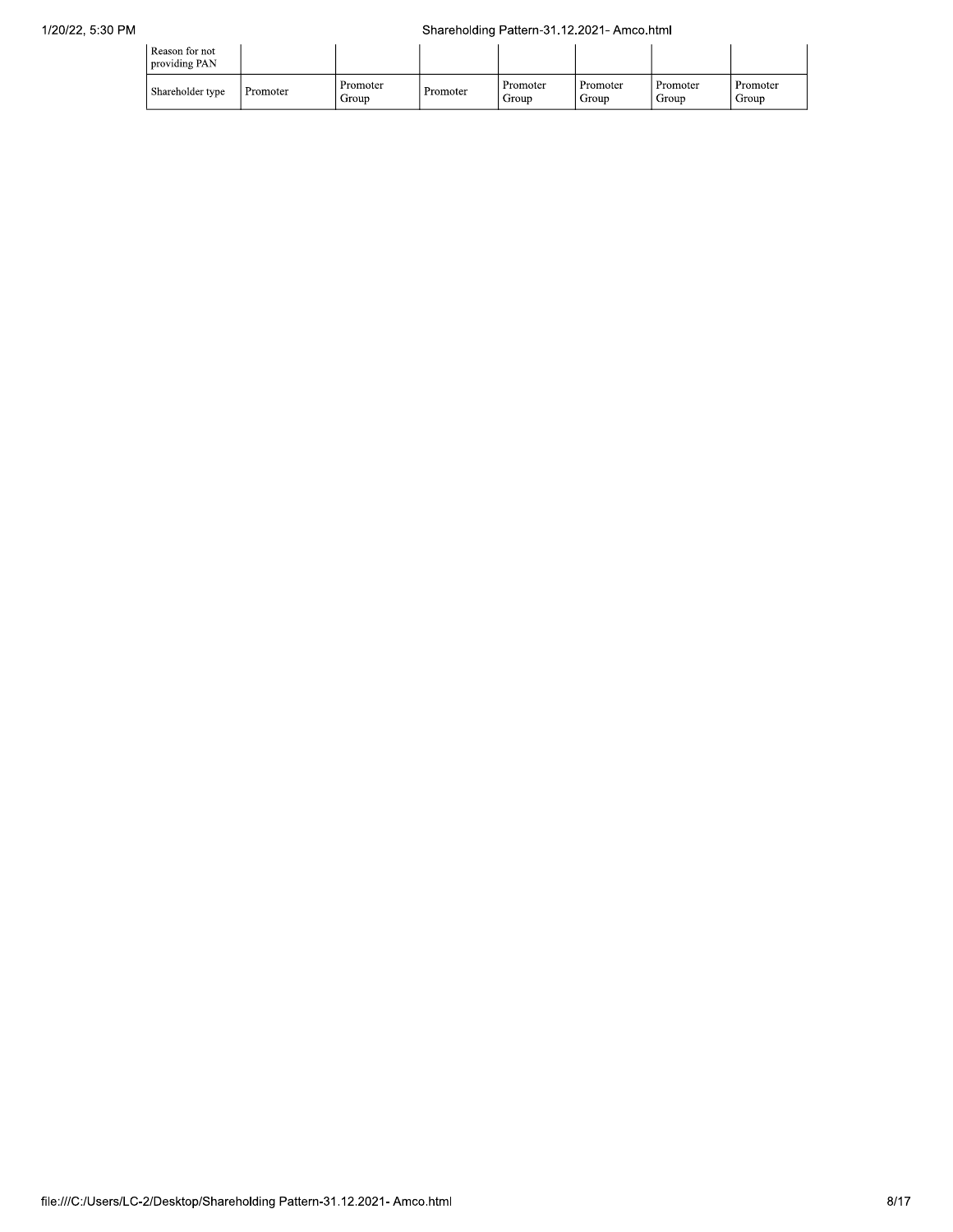| Individuals/Hindu undivided Family                                                                                                                                                       |                                                               |                       |  |  |  |  |  |
|------------------------------------------------------------------------------------------------------------------------------------------------------------------------------------------|---------------------------------------------------------------|-----------------------|--|--|--|--|--|
| Searial No.                                                                                                                                                                              | $\,8\,$                                                       |                       |  |  |  |  |  |
| Name of the<br>Shareholders (I)                                                                                                                                                          | Surender Kumar Gupta HUF                                      | Click here to go back |  |  |  |  |  |
| PAN (II)                                                                                                                                                                                 | AAIHS7688N                                                    | Total                 |  |  |  |  |  |
| No. of fully paid<br>up equity shares<br>held (IV)                                                                                                                                       | 54401                                                         | 2261633               |  |  |  |  |  |
| No. Of Partly paid-<br>up equity shares<br>held(V)                                                                                                                                       |                                                               |                       |  |  |  |  |  |
| No. Of shares<br>underlying<br>Depository<br>Receipts (VI)                                                                                                                               |                                                               |                       |  |  |  |  |  |
| Total nos. shares<br>held $(VII) = (IV) +$<br>$(V)$ + $(VI)$                                                                                                                             | 54401                                                         | 2261633               |  |  |  |  |  |
| Shareholding as a<br>% of total no. of<br>shares (calculated<br>as per SCRR,<br>1957) (VIII) As a<br>% of $(A+B+C2)$                                                                     | 1.32                                                          | 55.03                 |  |  |  |  |  |
|                                                                                                                                                                                          | Number of Voting Rights held in each class of securities (IX) |                       |  |  |  |  |  |
| Class eg:X                                                                                                                                                                               | 54401                                                         | 2261633               |  |  |  |  |  |
| Class eg:y                                                                                                                                                                               |                                                               |                       |  |  |  |  |  |
| Total                                                                                                                                                                                    | 54401                                                         | 2261633               |  |  |  |  |  |
| Total as a % of<br>Total Voting rights                                                                                                                                                   | 1.32                                                          | 55.03                 |  |  |  |  |  |
| No. Of Shares<br>Underlying<br>Outstanding<br>convertible<br>securities $(X)$                                                                                                            |                                                               |                       |  |  |  |  |  |
| No. of Shares<br>Underlying<br>Outstanding<br>Warrants (Xi)                                                                                                                              |                                                               |                       |  |  |  |  |  |
| No. Of Shares<br>Underlying<br>Outstanding<br>convertible<br>securities and No.<br>Of Warrants (Xi)<br>(a)                                                                               |                                                               |                       |  |  |  |  |  |
| Shareholding, as a<br>% assuming full<br>conversion of<br>convertible<br>securities (as a<br>percentage of<br>diluted share<br>capital) (XI)=<br>$(VII)+(Xi)(a) As a$<br>% of $(A+B+C2)$ | 1.32                                                          | 55.03                 |  |  |  |  |  |
|                                                                                                                                                                                          | Number of Locked in shares (XII)                              |                       |  |  |  |  |  |
| No. (a)                                                                                                                                                                                  |                                                               |                       |  |  |  |  |  |
| As a % of total<br>Shares held (b)                                                                                                                                                       |                                                               |                       |  |  |  |  |  |
|                                                                                                                                                                                          | Number of Shares pledged or otherwise encumbered (XIII)       |                       |  |  |  |  |  |
| No. (a)                                                                                                                                                                                  |                                                               |                       |  |  |  |  |  |
| As a % of total<br>Shares held (b)                                                                                                                                                       |                                                               |                       |  |  |  |  |  |
| Number of equity<br>shares held in<br>dematerialized<br>form (XIV)                                                                                                                       | 54401                                                         | 2261633               |  |  |  |  |  |
| Reason for not providing PAN                                                                                                                                                             |                                                               |                       |  |  |  |  |  |
|                                                                                                                                                                                          |                                                               |                       |  |  |  |  |  |

T file:///C:/Users/LC-2/Desktop/Shareholding Pattern-31.12.2021- Amco.html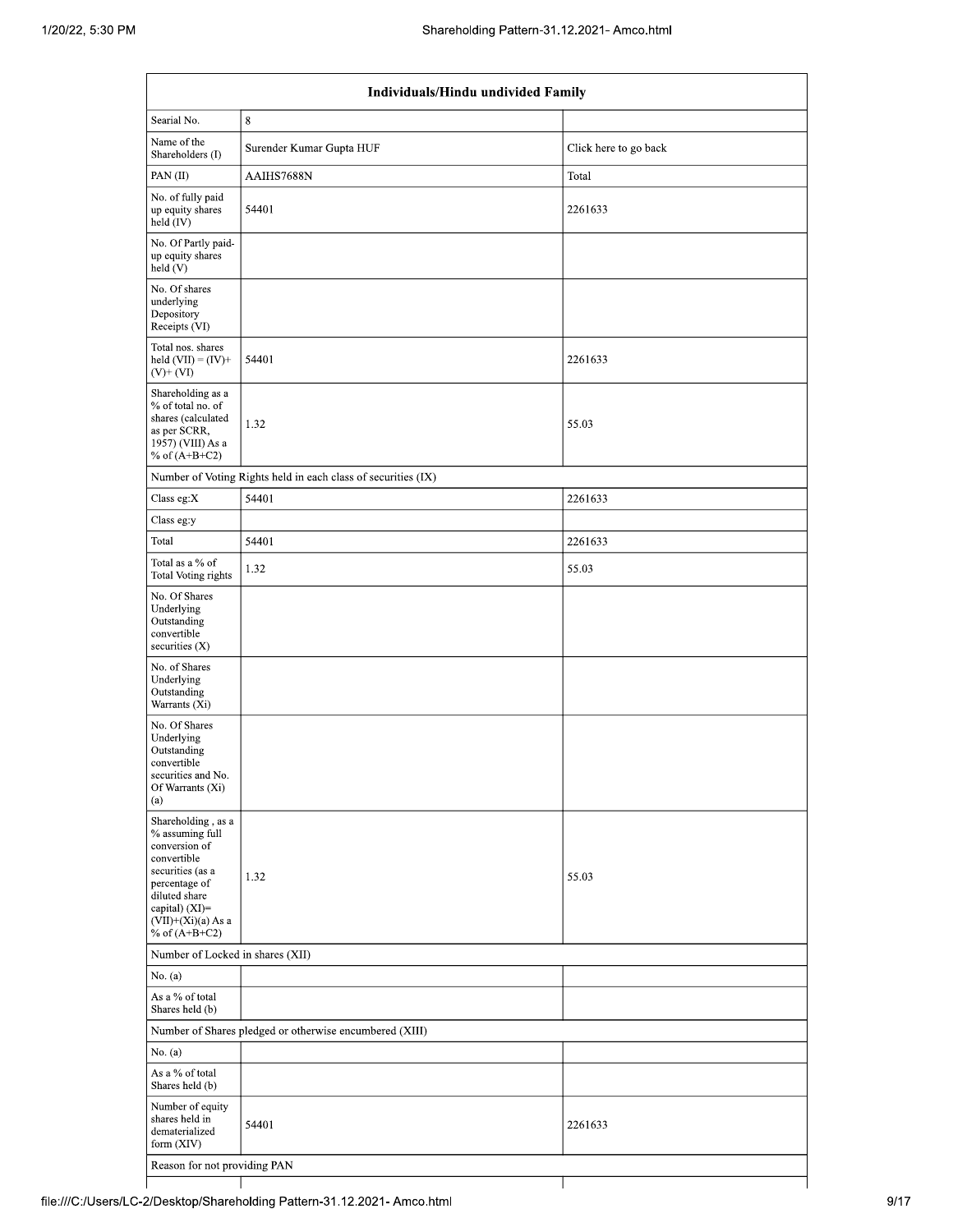| Reason for not<br>providing PAN |                       |  |
|---------------------------------|-----------------------|--|
| Shareholder type                | <b>Promoter Group</b> |  |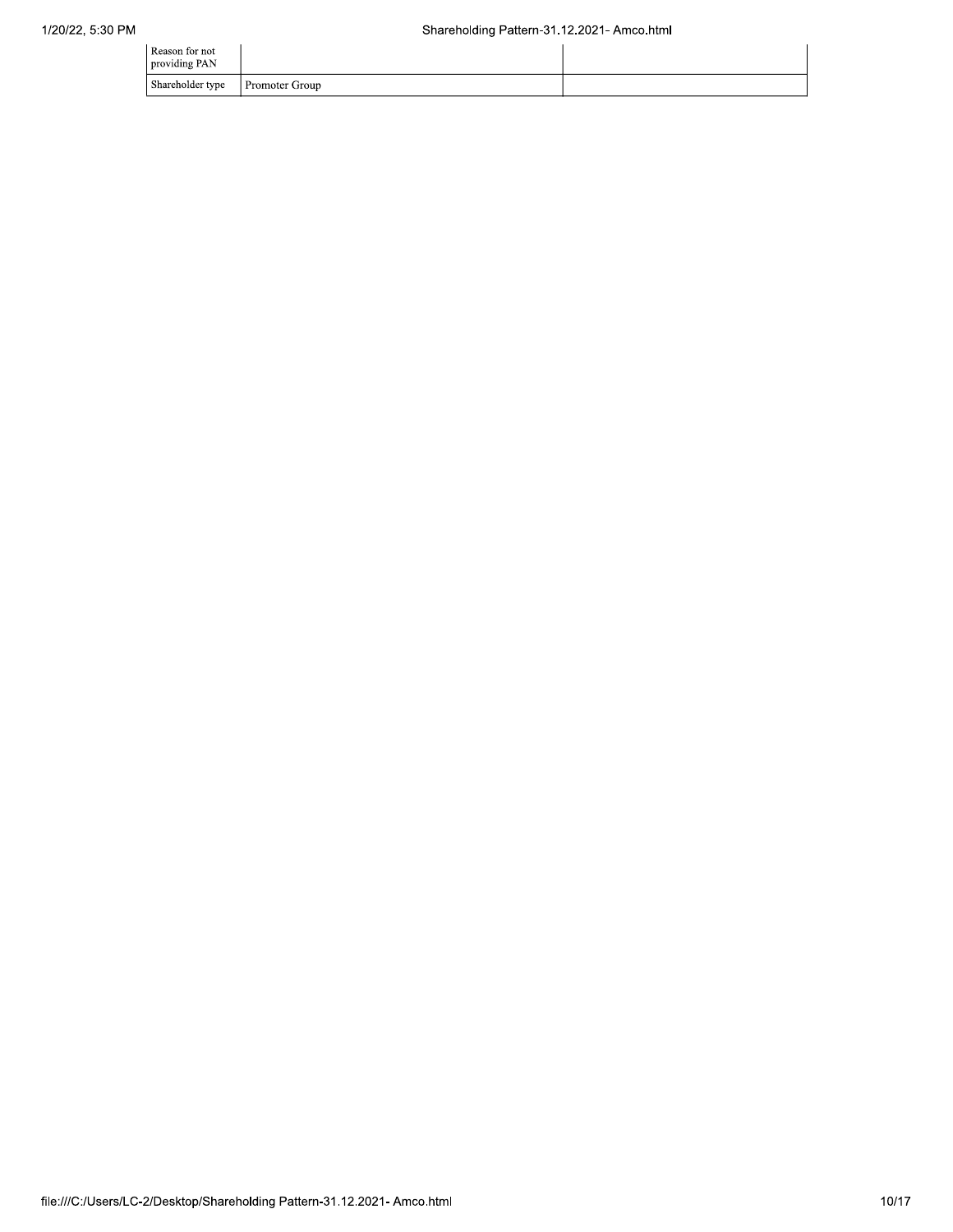| Any Other (specify)                                                                                                                                                                  |                                                               |                       |  |  |  |  |  |
|--------------------------------------------------------------------------------------------------------------------------------------------------------------------------------------|---------------------------------------------------------------|-----------------------|--|--|--|--|--|
| Searial No.                                                                                                                                                                          | 1                                                             |                       |  |  |  |  |  |
| Category                                                                                                                                                                             | <b>Bodies Corporate</b>                                       | Click here to go back |  |  |  |  |  |
| Name of the<br>Shareholders (I)                                                                                                                                                      | AMC Coated Fabrics Private Limited                            |                       |  |  |  |  |  |
| PAN (II)                                                                                                                                                                             | AAACA0455L                                                    | Total                 |  |  |  |  |  |
| No. of the<br>Shareholders (I)                                                                                                                                                       | 1                                                             | $\mathbf{1}$          |  |  |  |  |  |
| No. of fully paid<br>up equity shares<br>held $(IV)$                                                                                                                                 | 396175                                                        | 396175                |  |  |  |  |  |
| No. Of Partly paid-<br>up equity shares<br>held (V)                                                                                                                                  |                                                               |                       |  |  |  |  |  |
| No. Of shares<br>underlying<br>Depository<br>Receipts (VI)                                                                                                                           |                                                               |                       |  |  |  |  |  |
| Total nos. shares<br>held $(VII) = (IV) +$<br>$(V)$ + $(VI)$                                                                                                                         | 396175                                                        | 396175                |  |  |  |  |  |
| Shareholding as a<br>% of total no. of<br>shares (calculated<br>as per SCRR,<br>1957) (VIII) As a<br>% of $(A+B+C2)$                                                                 | 9.64                                                          | 9.64                  |  |  |  |  |  |
|                                                                                                                                                                                      | Number of Voting Rights held in each class of securities (IX) |                       |  |  |  |  |  |
| Class eg: X                                                                                                                                                                          | 396175                                                        | 396175                |  |  |  |  |  |
| Class eg:y                                                                                                                                                                           |                                                               |                       |  |  |  |  |  |
| Total                                                                                                                                                                                | 396175                                                        | 396175                |  |  |  |  |  |
| Total as a % of<br>Total Voting rights                                                                                                                                               | 9.64                                                          | 9.64                  |  |  |  |  |  |
| No. Of Shares<br>Underlying<br>Outstanding<br>convertible<br>securities (X)                                                                                                          |                                                               |                       |  |  |  |  |  |
| No. of Shares<br>Underlying<br>Outstanding<br>Warrants (Xi)                                                                                                                          |                                                               |                       |  |  |  |  |  |
| No. Of Shares<br>Underlying<br>Outstanding<br>convertible<br>securities and No.<br>Of Warrants (Xi)<br>(a)                                                                           |                                                               |                       |  |  |  |  |  |
| Shareholding, as a<br>% assuming full<br>conversion of<br>convertible<br>securities (as a<br>percentage of<br>diluted share<br>capital) (XI)=<br>$(VII)+(X)$ As a %<br>of $(A+B+C2)$ | 9.64                                                          | 9.64                  |  |  |  |  |  |
| Number of Locked in shares (XII)                                                                                                                                                     |                                                               |                       |  |  |  |  |  |
| No. $(a)$                                                                                                                                                                            |                                                               |                       |  |  |  |  |  |
| As a % of total<br>Shares held (b)                                                                                                                                                   |                                                               |                       |  |  |  |  |  |
|                                                                                                                                                                                      | Number of Shares pledged or otherwise encumbered (XIII)       |                       |  |  |  |  |  |
| No. $(a)$                                                                                                                                                                            |                                                               |                       |  |  |  |  |  |
| As a % of total<br>Shares held (b)                                                                                                                                                   |                                                               |                       |  |  |  |  |  |
| Number of equity                                                                                                                                                                     | 396175                                                        | 396175                |  |  |  |  |  |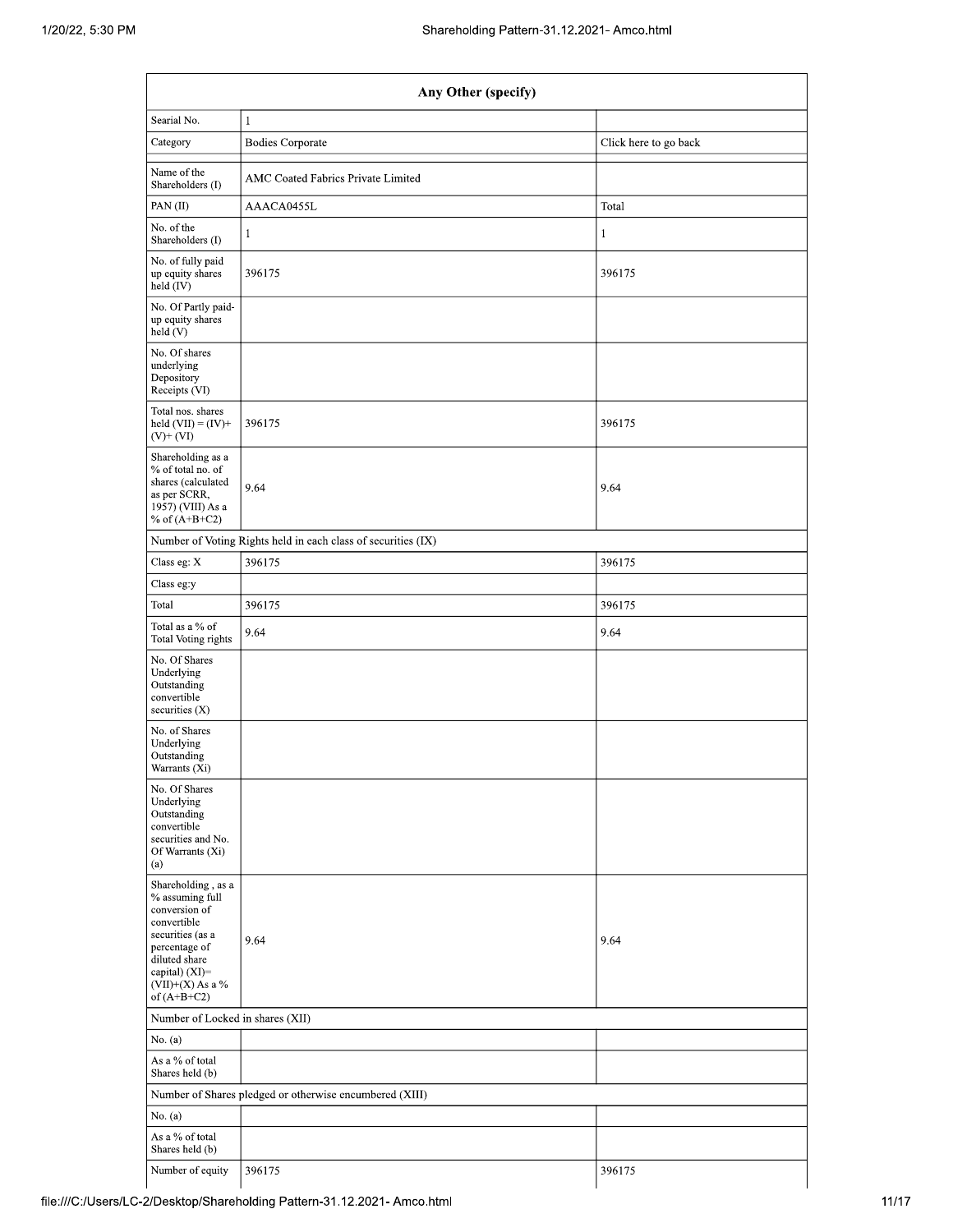| shares held in<br>dematerialized<br>form $(XIV)$ |                |  |  |  |  |  |
|--------------------------------------------------|----------------|--|--|--|--|--|
| Reason for not providing PAN                     |                |  |  |  |  |  |
| Reason for not<br>providing PAN                  |                |  |  |  |  |  |
| Shareholder type                                 | Promoter Group |  |  |  |  |  |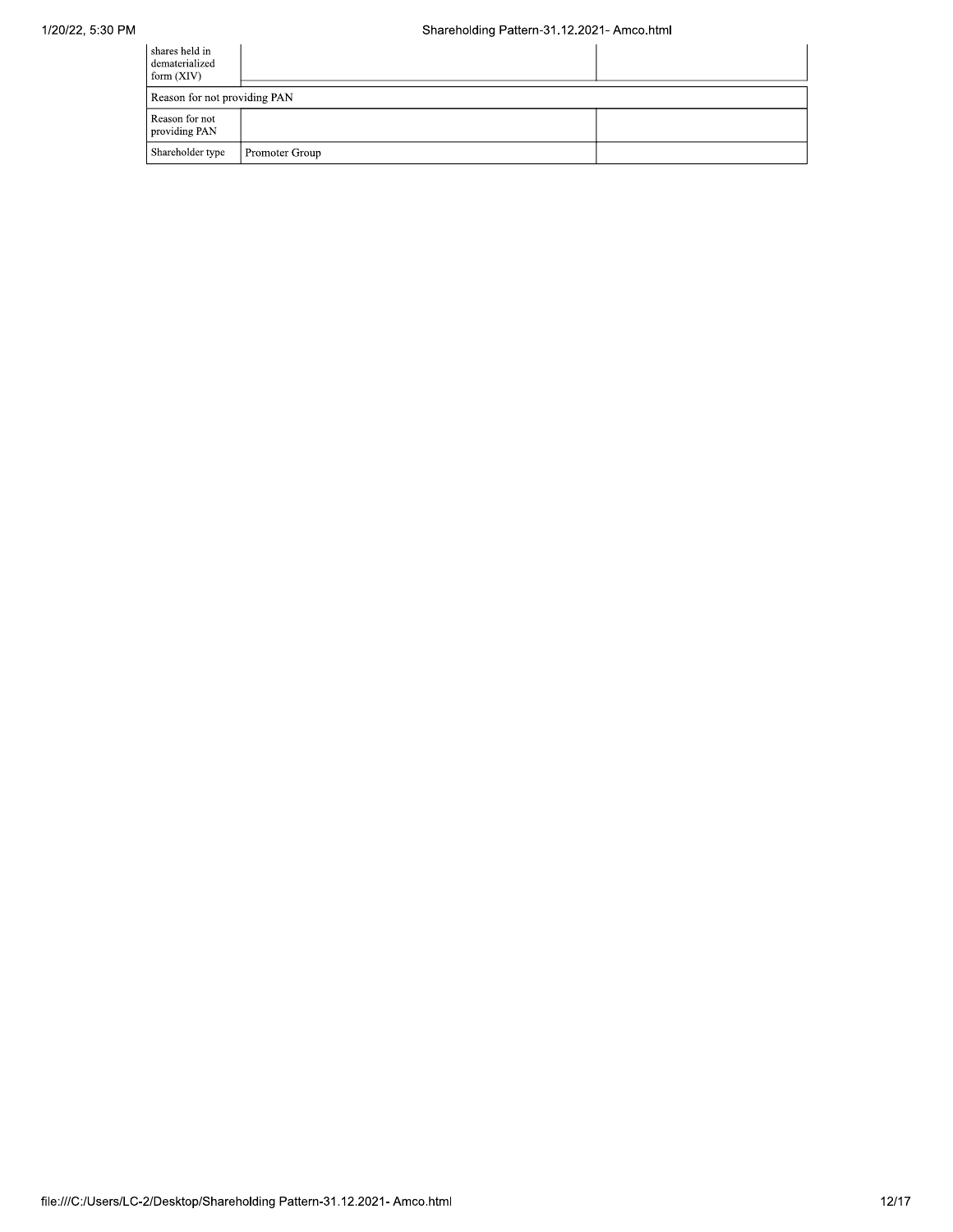| Central Government/ State Government(s)/ President of India                                                                                                                        |                                                                   |                       |  |  |  |  |  |  |
|------------------------------------------------------------------------------------------------------------------------------------------------------------------------------------|-------------------------------------------------------------------|-----------------------|--|--|--|--|--|--|
| Searial No.                                                                                                                                                                        | $\mathbf{1}$                                                      |                       |  |  |  |  |  |  |
| Name of the<br>Shareholders (I)                                                                                                                                                    | THE PRADESHIYA INDUSTRIAL AND INVESTMENT CORPORATION OF U.P. LTD. | Click here to go back |  |  |  |  |  |  |
| PAN(II)                                                                                                                                                                            | AAACT6517A                                                        | Total                 |  |  |  |  |  |  |
| No. of fully paid<br>up equity shares<br>held (IV)                                                                                                                                 | 100000                                                            | 100000                |  |  |  |  |  |  |
| No. Of Partly paid-<br>up equity shares<br>held (V)                                                                                                                                |                                                                   |                       |  |  |  |  |  |  |
| No. Of shares<br>underlying<br>Depository<br>Receipts (VI)                                                                                                                         |                                                                   |                       |  |  |  |  |  |  |
| Total nos. shares<br>held $(VII) = (IV) +$<br>$(V)$ + $(VI)$                                                                                                                       | 100000                                                            | 100000                |  |  |  |  |  |  |
| Shareholding as a<br>% of total no. of<br>shares (calculated<br>as per SCRR,<br>1957) (VIII) As a<br>% of $(A+B+C2)$                                                               | 2.43                                                              | 2.43                  |  |  |  |  |  |  |
|                                                                                                                                                                                    | Number of Voting Rights held in each class of securities (IX)     |                       |  |  |  |  |  |  |
| Class eg: X                                                                                                                                                                        | 100000                                                            | 100000                |  |  |  |  |  |  |
| Class eg:y                                                                                                                                                                         |                                                                   |                       |  |  |  |  |  |  |
| Total                                                                                                                                                                              | 100000                                                            | 100000                |  |  |  |  |  |  |
| Total as a % of<br>Total Voting rights                                                                                                                                             | 2.43                                                              | 2.43                  |  |  |  |  |  |  |
| No. Of Shares<br>Underlying<br>Outstanding<br>convertible<br>securities $(X)$                                                                                                      |                                                                   |                       |  |  |  |  |  |  |
| No. of Shares<br>Underlying<br>Outstanding<br>Warrants (Xi)                                                                                                                        |                                                                   |                       |  |  |  |  |  |  |
| No. Of Shares<br>Underlying<br>Outstanding<br>convertible<br>securities and No.<br>Of Warrants (Xi)<br>(a)                                                                         |                                                                   |                       |  |  |  |  |  |  |
| Shareholding, as a<br>% assuming full<br>conversion of<br>convertible<br>securities (as a<br>percentage of<br>diluted share<br>capital) (XI)=<br>(VII)+(X) As a %<br>of $(A+B+C2)$ | 2.43                                                              | 2.43                  |  |  |  |  |  |  |
| Number of Locked in shares (XII)                                                                                                                                                   |                                                                   |                       |  |  |  |  |  |  |
| No. (a)                                                                                                                                                                            |                                                                   |                       |  |  |  |  |  |  |
| As a % of total<br>Shares held (b)                                                                                                                                                 |                                                                   |                       |  |  |  |  |  |  |
| Number of equity<br>shares held in<br>dematerialized<br>form (XIV)                                                                                                                 | 100000                                                            | 100000                |  |  |  |  |  |  |
| Reason for not providing PAN                                                                                                                                                       |                                                                   |                       |  |  |  |  |  |  |
| Reason for not<br>providing PAN                                                                                                                                                    |                                                                   |                       |  |  |  |  |  |  |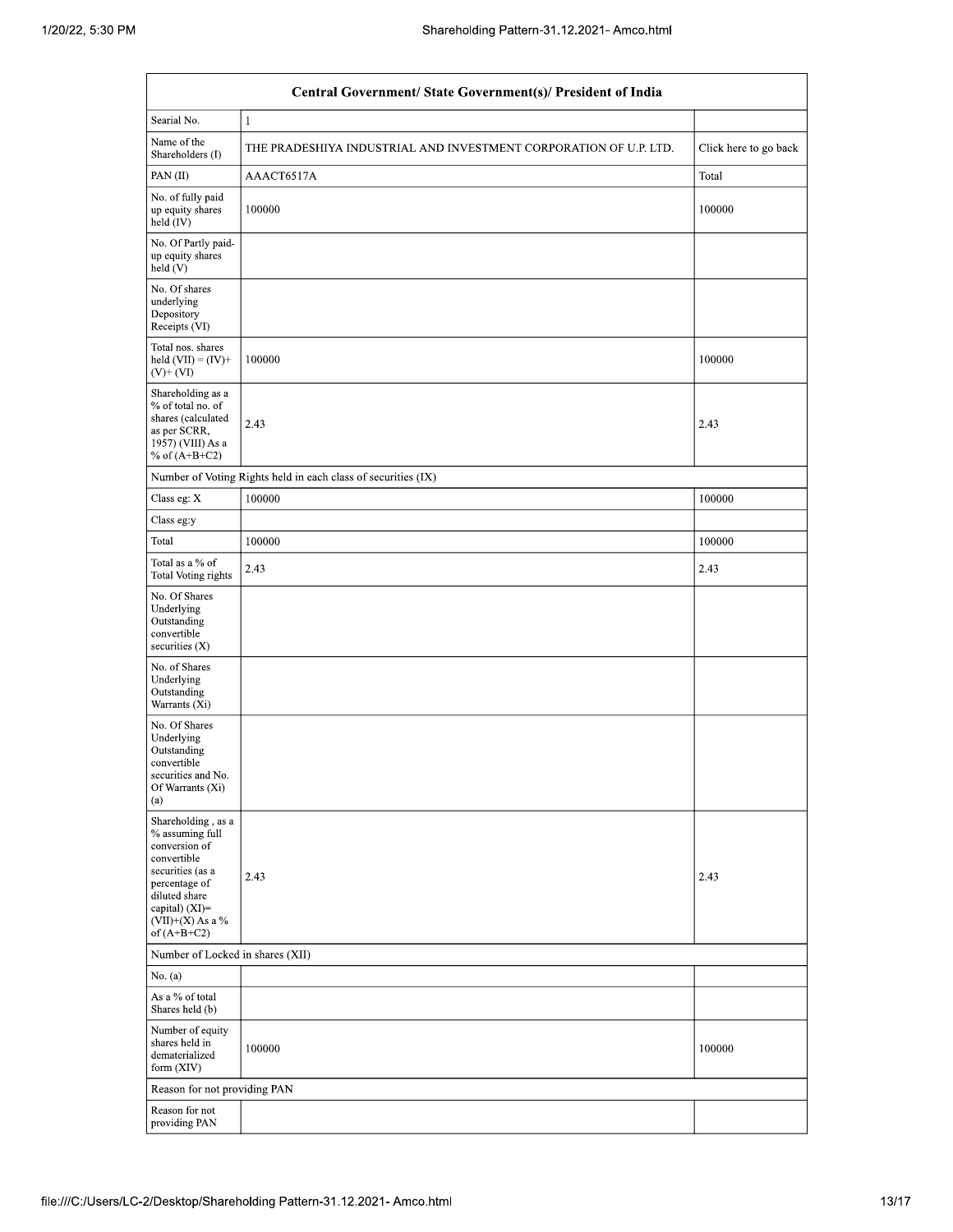| Individuals - ii. Individual shareholders holding nominal share capital in excess of Rs. 2 lakhs.                                                                                      |                      |                     |                    |                |                       |  |  |  |  |
|----------------------------------------------------------------------------------------------------------------------------------------------------------------------------------------|----------------------|---------------------|--------------------|----------------|-----------------------|--|--|--|--|
| Searial No.                                                                                                                                                                            | $\mathbf{1}$         | $\overline{2}$      | 3                  | $\overline{4}$ |                       |  |  |  |  |
| Name of the<br>Shareholders (I)                                                                                                                                                        | Harsha Hitesh Javeri | Hitesh Ramji Javeri | Raju Ajit Bhandari | Sangeetha S    | Click here to go back |  |  |  |  |
| PAN (II)                                                                                                                                                                               | AAEPJ7739F           | AABPJ4691H          | AELPB2295P         | AIJPS3739F     | Total                 |  |  |  |  |
| No. of fully paid<br>up equity shares<br>held (IV)                                                                                                                                     | 70000                | 70200               | 247406             | 156000         | 543606                |  |  |  |  |
| No. Of Partly paid-<br>up equity shares<br>held (V)                                                                                                                                    |                      |                     |                    |                |                       |  |  |  |  |
| No. Of shares<br>underlying<br>Depository<br>Receipts (VI)                                                                                                                             |                      |                     |                    |                |                       |  |  |  |  |
| Total nos. shares<br>held $(VII) = (IV) +$<br>$(V)$ + $(VI)$                                                                                                                           | 70000                | 70200               | 247406             | 156000         | 543606                |  |  |  |  |
| Shareholding as a<br>% of total no. of<br>shares (calculated<br>as per SCRR,<br>1957) (VIII) As a<br>% of $(A+B+C2)$                                                                   | 1.7                  | 1.71                | 6.02               | 3.8            | 13.23                 |  |  |  |  |
| Number of Voting Rights held in each class of securities (IX)                                                                                                                          |                      |                     |                    |                |                       |  |  |  |  |
| Class eg: X                                                                                                                                                                            | 70000                | 70200               | 247406             | 156000         | 543606                |  |  |  |  |
| Class eg:y                                                                                                                                                                             |                      |                     |                    |                |                       |  |  |  |  |
| Total                                                                                                                                                                                  | 70000                | 70200               | 247406             | 156000         | 543606                |  |  |  |  |
| Total as a % of<br><b>Total Voting rights</b>                                                                                                                                          | 1.7                  | 1.71                | 6.02               | 3.8            | 13.23                 |  |  |  |  |
| No. Of Shares<br>Underlying<br>Outstanding<br>convertible<br>securities $(X)$                                                                                                          |                      |                     |                    |                |                       |  |  |  |  |
| No. of Shares<br>Underlying<br>Outstanding<br>Warrants (Xi)                                                                                                                            |                      |                     |                    |                |                       |  |  |  |  |
| No. Of Shares<br>Underlying<br>Outstanding<br>convertible<br>securities and No.<br>Of Warrants (Xi)<br>(a)                                                                             |                      |                     |                    |                |                       |  |  |  |  |
| Shareholding, as a<br>% assuming full<br>conversion of<br>convertible<br>securities (as a<br>percentage of<br>diluted share<br>capital) $(XI)=$<br>$(VII)+(X)$ As a %<br>of $(A+B+C2)$ | 1.7                  | 1.71                | 6.02               | 3.8            | 13.23                 |  |  |  |  |
| Number of Locked in shares (XII)                                                                                                                                                       |                      |                     |                    |                |                       |  |  |  |  |
| No. (a)                                                                                                                                                                                |                      |                     |                    |                |                       |  |  |  |  |
| As a % of total<br>Shares held (b)                                                                                                                                                     |                      |                     |                    |                |                       |  |  |  |  |
| Number of equity<br>shares held in<br>dematerialized<br>form (XIV)                                                                                                                     | 70000                | 70200               | 247406             | 156000         | 543606                |  |  |  |  |
| Reason for not providing PAN                                                                                                                                                           |                      |                     |                    |                |                       |  |  |  |  |
| Reason for not<br>providing PAN                                                                                                                                                        |                      |                     |                    |                |                       |  |  |  |  |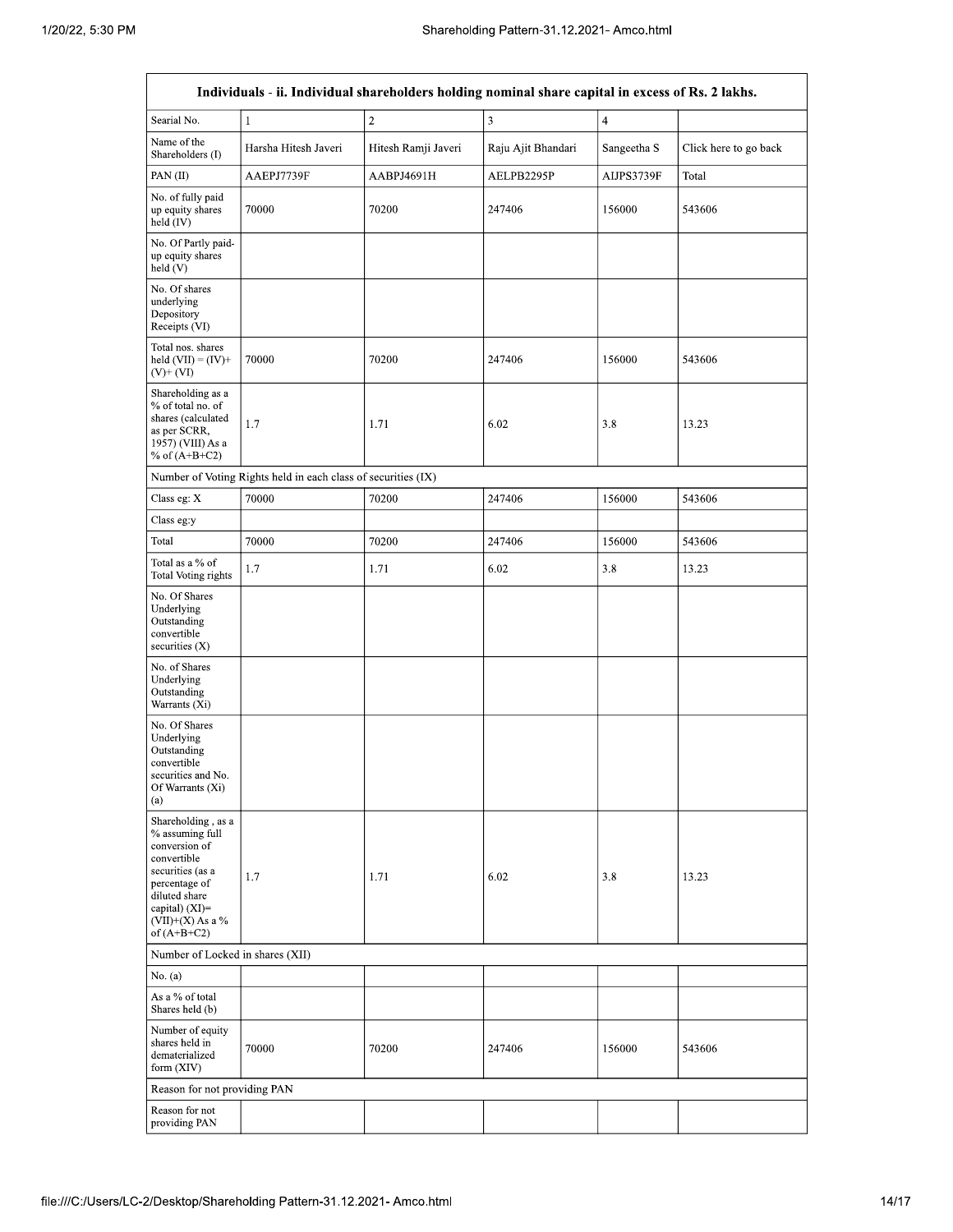| Any Other (specify)                                                                                                                                                                     |                                                               |          |                           |            |                       |  |  |  |  |
|-----------------------------------------------------------------------------------------------------------------------------------------------------------------------------------------|---------------------------------------------------------------|----------|---------------------------|------------|-----------------------|--|--|--|--|
| $\overline{2}$<br>Searial No.<br>3<br>$\overline{\mathbf{4}}$<br>$\mathbf{1}$                                                                                                           |                                                               |          |                           |            |                       |  |  |  |  |
| Category                                                                                                                                                                                | <b>Bodies Corporate</b><br><b>Clearing Members</b>            |          | Non-Resident Indian (NRI) | <b>HUF</b> |                       |  |  |  |  |
| Category / More<br>than 1 percentage                                                                                                                                                    | Category                                                      | Category | Category                  | Category   |                       |  |  |  |  |
| Name of the<br>Shareholders (I)                                                                                                                                                         |                                                               |          |                           |            | Click here to go back |  |  |  |  |
| PAN(II)                                                                                                                                                                                 |                                                               |          |                           |            | Total                 |  |  |  |  |
| No. of the<br>Shareholders (I)                                                                                                                                                          | 16                                                            | 12       | 55                        | 35         | 118                   |  |  |  |  |
| No. of fully paid<br>up equity shares<br>held (IV)                                                                                                                                      | 12528                                                         | 6842     | 63471                     | 17024      | 99865                 |  |  |  |  |
| No. Of Partly paid-<br>up equity shares<br>held (V)                                                                                                                                     |                                                               |          |                           |            |                       |  |  |  |  |
| No. Of shares<br>underlying<br>Depository<br>Receipts (VI)                                                                                                                              |                                                               |          |                           |            |                       |  |  |  |  |
| Total nos. shares<br>held $(VII) = (IV) +$<br>$(V)$ + $(VI)$                                                                                                                            | 12528                                                         | 6842     | 63471                     | 17024      | 99865                 |  |  |  |  |
| Shareholding as a<br>% of total no. of<br>shares (calculated<br>as per SCRR,<br>1957) (VIII) As a<br>% of $(A+B+C2)$                                                                    | 0.3                                                           | 0.17     | 1.54                      | 0.41       | 2.42                  |  |  |  |  |
|                                                                                                                                                                                         | Number of Voting Rights held in each class of securities (IX) |          |                           |            |                       |  |  |  |  |
| Class eg: X                                                                                                                                                                             | 12528                                                         | 6842     | 63471                     | 17024      | 99865                 |  |  |  |  |
| Class eg:y                                                                                                                                                                              |                                                               |          |                           |            |                       |  |  |  |  |
| Total                                                                                                                                                                                   | 12528                                                         | 6842     | 63471                     | 17024      | 99865                 |  |  |  |  |
| Total as a % of<br>Total Voting rights                                                                                                                                                  | 0.3                                                           | 0.17     | 1.54                      | 0.41       | 2.42                  |  |  |  |  |
| No. Of Shares<br>Underlying<br>Outstanding<br>convertible<br>securities $(X)$                                                                                                           |                                                               |          |                           |            |                       |  |  |  |  |
| No. of Shares<br>Underlying<br>Outstanding<br>Warrants (Xi)                                                                                                                             |                                                               |          |                           |            |                       |  |  |  |  |
| No. Of Shares<br>Underlying<br>Outstanding<br>convertible<br>securities and No.<br>Of Warrants (Xi)<br>(a)                                                                              |                                                               |          |                           |            |                       |  |  |  |  |
| Shareholding, as a<br>% assuming full<br>conversion of<br>convertible<br>securities (as a<br>percentage of<br>diluted share<br>capital) $(XI)$ =<br>$(VII)+(X)$ As a %<br>of $(A+B+C2)$ | 0.3                                                           | 0.17     | 1.54                      | 0.41       | 2.42                  |  |  |  |  |
| Number of Locked in shares (XII)                                                                                                                                                        |                                                               |          |                           |            |                       |  |  |  |  |
| No. (a)                                                                                                                                                                                 |                                                               |          |                           |            |                       |  |  |  |  |
| As a % of total<br>Shares held (b)                                                                                                                                                      |                                                               |          |                           |            |                       |  |  |  |  |
| Number of equity<br>shares held in<br>dematerialized<br>form (XIV)                                                                                                                      | 11627                                                         | 6842     | 25371                     | 17024      | 60864                 |  |  |  |  |
| Reason for not providing PAN                                                                                                                                                            |                                                               |          |                           |            |                       |  |  |  |  |

file:///C:/Users/LC-2/Desktop/Shareholding Pattern-31.12.2021- Amco.html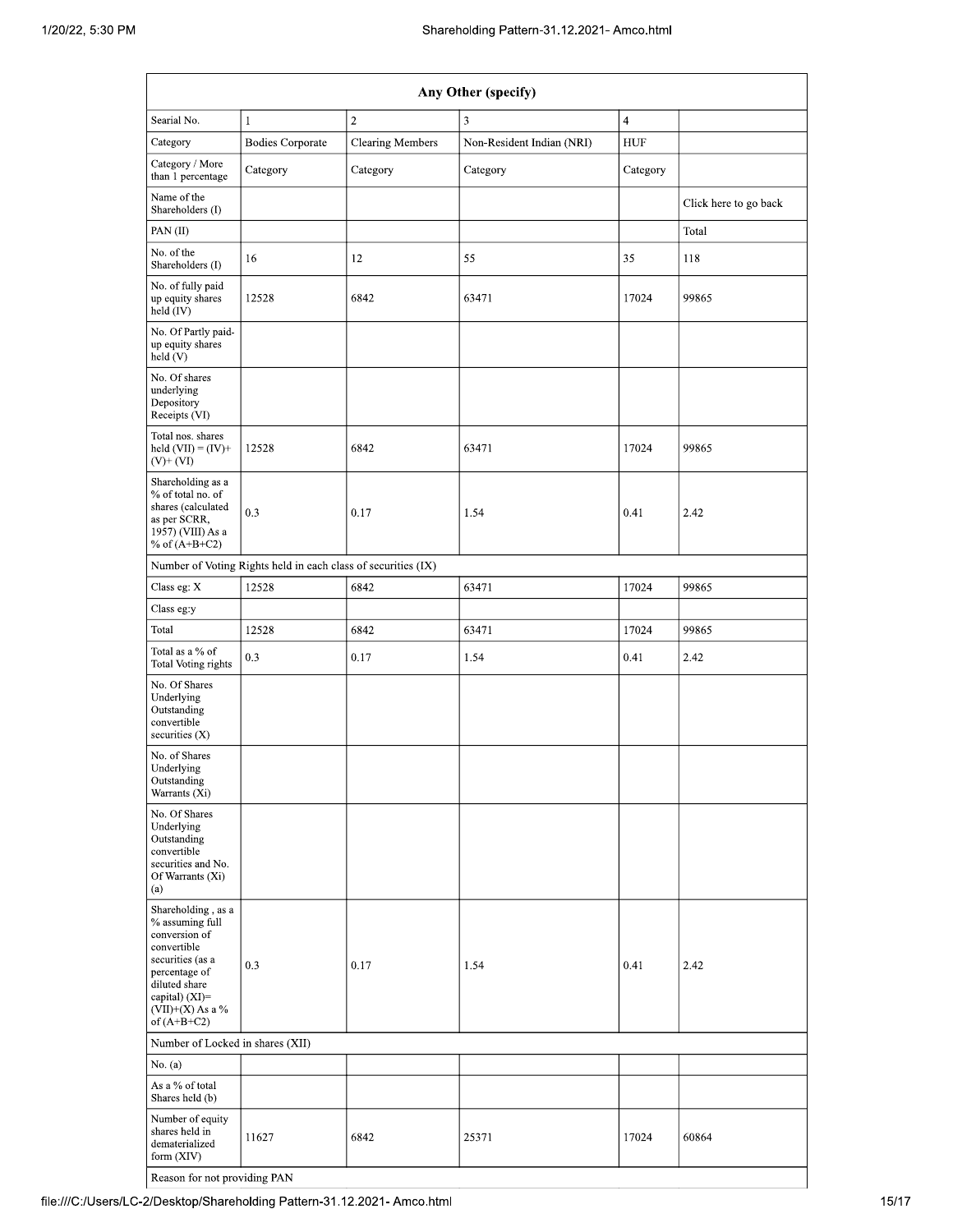| Reason for not       |  |  |  |
|----------------------|--|--|--|
| oroviding PAN<br>. . |  |  |  |